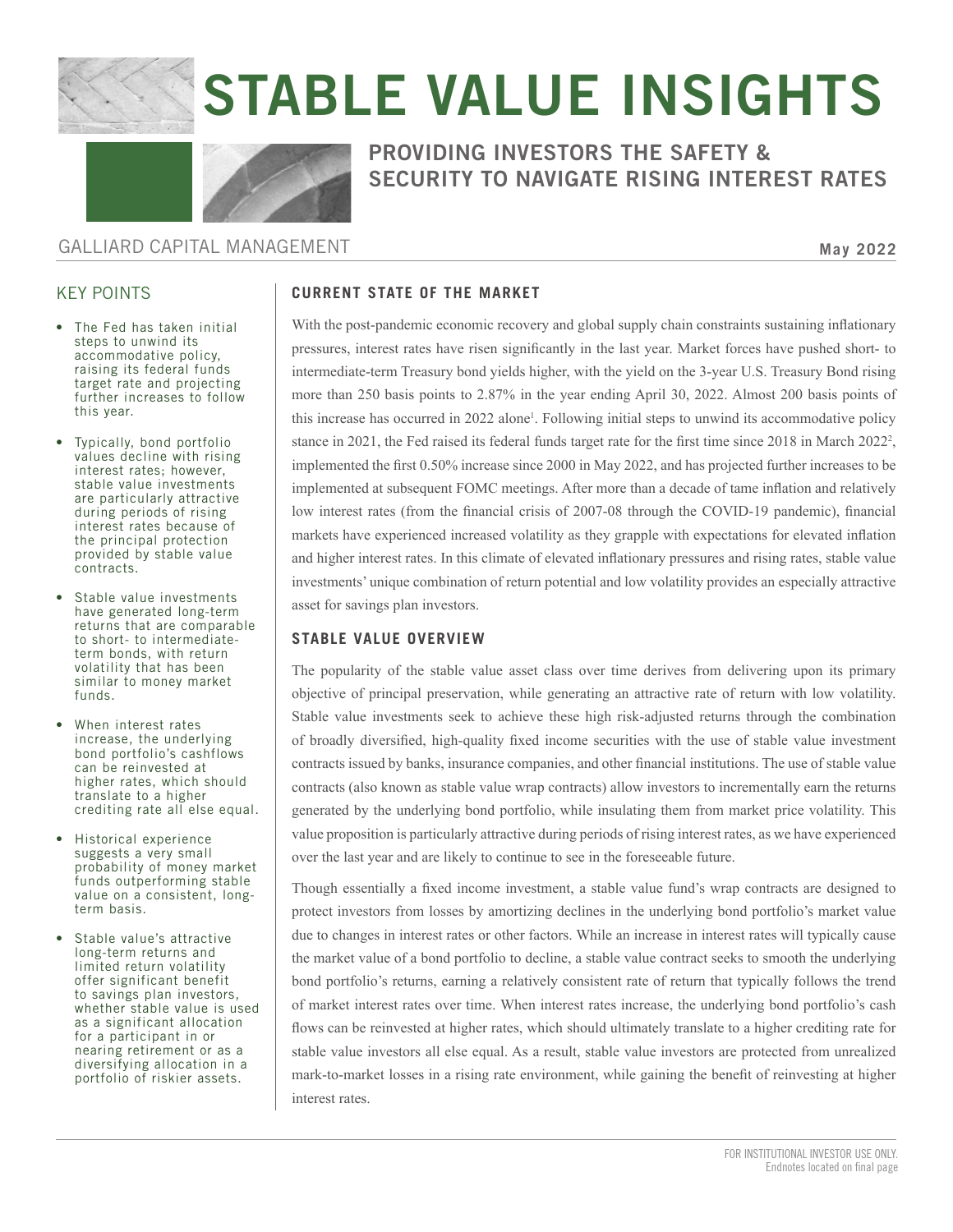# STABLE VALUE INSIGHTS

Stable value's combination of underlying bond investments with the protection of stable value contracts is unique. Generally accepted accounting principles allow stable value contracts to be valued at contract value (also referred to as "book value"), rather than at the market value of the underlying investments. This treatment is afforded because the contract issuers guarantee that eligible plan participants can transact at contract value under the normal operation of their savings plan. Typically, contract value is equal to the original principal covered by the contract and the interest accrued at the contract's crediting rate<sup>3</sup>. Importantly, the contract's issuer guarantees a crediting rate no lower than 0% (thus providing day-to-day principal protection). Each contract's crediting rate is reset on a periodic basis and is based on the current contract value, the underlying bond portfolio's market value and yield, and an amortization period based on the bond portfolio's duration. The crediting rate resets periodically to amortize gains or losses (differences between contract value and market value), generating the smoothed return profile that is the hallmark of stable value.

#### **STABLE VALUE PERFORMANCE ACROSS MARKET CYCLES**

Historically, stable value investments – represented here by the Galliard Stable Return Fund – have generated long-term returns that are comparable to short- to intermediate-term bonds, reflecting the returns of the underlying fixed income securities in which they invest. Importantly, they have generated these returns with return volatility that has been similar to money market funds (see Figure 1). In periods of rising short-term interest rates, stable value investments' return advantage over money market funds tends to narrow, as shorterterm investments typically react more quickly to changes in market rates. In the last 40 years (generally representing the history of the stable value asset class), there have been six full interest rate cycles (see Figure 2), each characterized by expanding economic growth leading to inflationary pressures, more restrictive monetary policy, and rising short-term interest rates. A positively sloped U.S. Treasury yield curve has



**FIGURE 1: RISK/RETURN COMPARISON**



#### **FIGURE 2: CONSTANT MATURITY TREASURY INTEREST RATES SINCE 19826**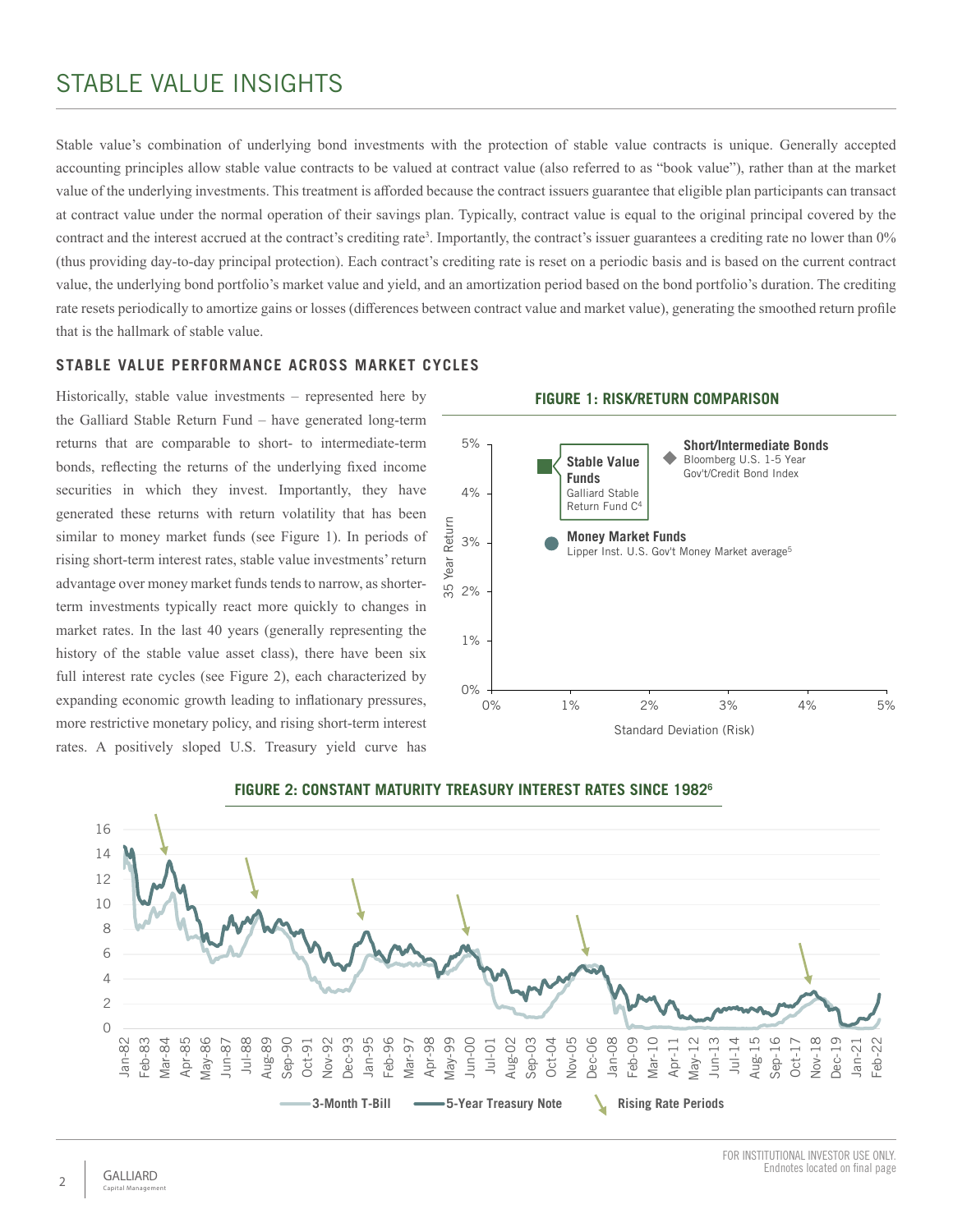# **FIGURE 3: PERIODS OF INVERTED YIELD CURVES SINCE 1982**

| Inversion Period      | # of<br>Months | Average Magnitude<br>of Inversion<br>(3Mo vs 5Yr) |
|-----------------------|----------------|---------------------------------------------------|
| June 1989 - Aug 1989  | 3              | 0.18%                                             |
| Aug 2000 - Feb 2001   |                | 0.42%                                             |
| July 2006 - May 2007  | 11             | 0.35%                                             |
| March 2019 - Oct 2019 | 8              | 0.26%                                             |

Average Duration (# of months) 7.25 Average Magnitude 0.30%

#### **FIGURE 4: TOTAL RETURNS DURING PERIODS OF INVERTED YIELD CURVES**

|                         | <b>TOTAL RETURNS</b>                  |                                                  |                                      |
|-------------------------|---------------------------------------|--------------------------------------------------|--------------------------------------|
| <b>Inversion Period</b> | Money<br>Market<br>Funds <sup>5</sup> | Galliard<br>Stable Return<br>Fund C <sup>4</sup> | Money<br>Market<br>Excess<br>Returns |
| June 1989 - Aug 1989    | 2.24%                                 | 2.05%                                            | $+0.19%$                             |
| Aug 2000 - Feb 2001     | 3.59%                                 | 3.62%                                            | $-0.03%$                             |
| July 2006 - May 2007    | 4.71%                                 | 4.23%                                            | $+0.48%$                             |
| March 2019 - Oct 2019   | 1.44%                                 | 1.50%                                            | $-0.06%$                             |
|                         |                                       |                                                  |                                      |

prevailed for most of this period; however, the yield curve occasionally can become "inverted"—a situation in which shortterm rates exceed longer-term rates. In such an environment, short-term investments may command higher yields, at least in the short run, relative to stable value investments. While there have been instances during this period when money market funds have outperformed stable value, these periods have been relatively short-lived.

Since the beginning of 1982, there have been four instances in which the U.S. Treasury yield curve remained inverted for a period of three months or more (see Figure 3), as measured by the average monthly market yield on U.S. Treasury securities at 3-month constant maturity relative to the average monthly market yield on U.S. Treasury securities at 5-year constant maturity. The number of curve inversions correlates closely with Fed policy and the U.S. economic cycle. These periods of inversion lasted an average of just over seven months with an average magnitude of 0.30% (the largest average monthly inversion was 0.77% in December 2000). Comparing money market returns with the Galliard Stable Return Fund's returns during these periods shows that money market funds did not dramatically outperform during these periods of inverted yield curves (see Figure 4). In contrast, the Galliard Stable Return Fund outperformed money market funds by an annualized margin of 1.58% annualized over the last  $35 \text{ years}^7$ .

#### **PRINCIPAL PRESERVATION WITH LOW RISK OVER THE LONG-TERM**

During each of these periods, stable value investments have generally delivered on their primary objective of providing principal preservation and a competitive yield versus other low-risk alternatives. Though it is likely that short-term interest rates will continue to rise in the nearterm and that inflationary pressures will persist, historical experience suggests a very small probability of money market funds outperforming stable value on a consistent, long-term basis. As recent record inflation that has significantly outpaced stable value and other fixed income investments has shown, stable value investments do not provide a hedge against inflation; however, they have demonstrated an ability to generate real returns over the long term (see Figure 5). Additionally, stable value investments have maintained their near-zero correlation to equity investments during these periods in which both fixed income and equity investments have experienced negative returns. Thus, stable value's attractive long-term returns and limited return volatility offer significant benefit to savings plan investors, whether stable value is used as a significant allocation for a participant in or nearing retirement or as a diversifying allocation in a portfolio of riskier assets.

#### **THE IMPORTANCE OF A WELL-MANAGED STABLE VALUE FUND**

With the significant increase in interest rates, many stable value funds are now operating with underlying bond portfolio market values that are less than the contract value guaranteed by stable value contract issuers. While the risk exposure to stable value contract issuers is greater when market-to-book-value ratios are below 100% (or "par"), a well-managed stable value fund seeks to mitigate these risks via issuer oversight,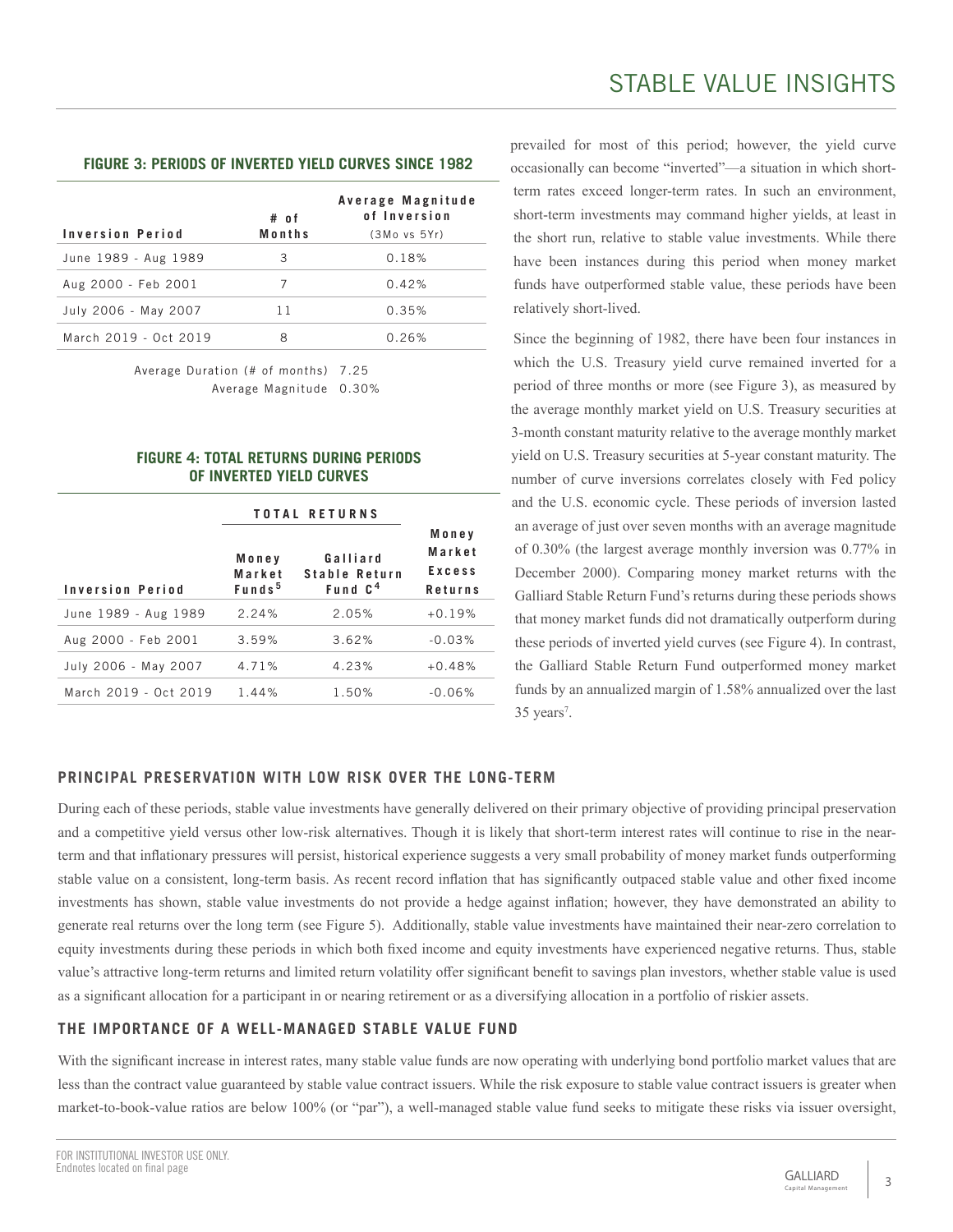# STABLE VALUE INSIGHTS



diversification, and strong contract terms. Plan sponsor-initiated withdrawals from stable value funds potentially require more diligence when market-to-book-value ratios are less than 100%; thus, plan sponsors should work closely with their stable value manager to minimize, to the extent possible, any adverse impact to the stable value fund resulting from such events.

As fixed income investors, we are attuned to the impact of rising interest rates on bond portfolio valuations, but we believe that stable value offers savings plan participants unique protections against these risks. Increases in interest rates provide opportunities for us to reinvest our stable value portfolios' underlying assets at higher yields and should result in higher crediting rates and greater earnings potential for stable value investors going forward. Meanwhile, stable value's unique principal protections give investors the safety and security needed to navigate this volatile period of transition more confidently. With a foundational understanding that the stable value funds we manage are the "safe" option offered in most defined contribution plans<sup>9</sup>, we are careful to conservatively position our funds against potential risks to continue providing a principal protected investment that plan participants can count on to meet their retirement savings goals.



**NICK GAGE, CFA** Senior Principal

FOR MORE INFORMATION CONTACT: galliardclientservice@galliard.com You can also visit the Galliard website at www.galliard.com